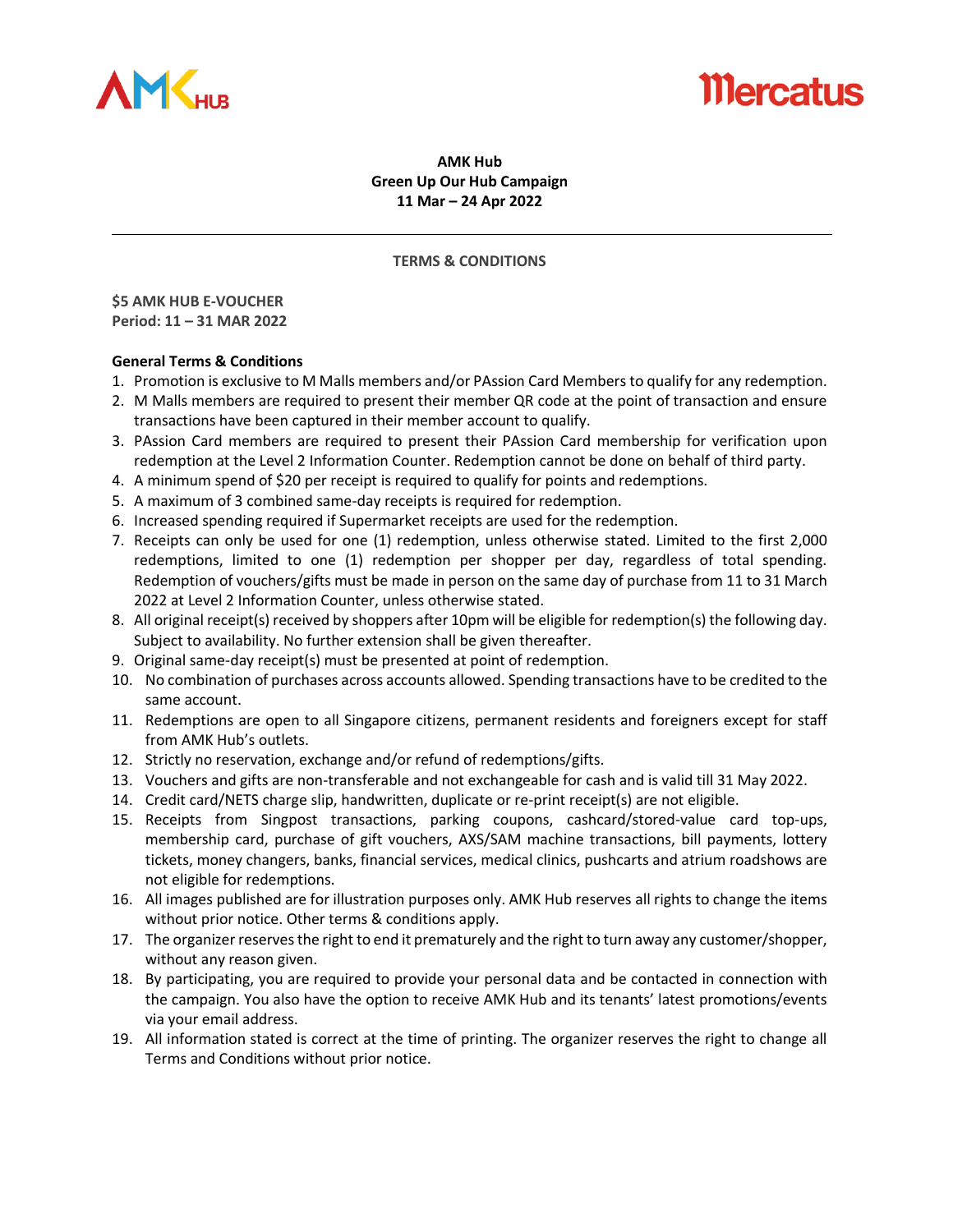

# **Mercatus**

**ZERO WASTE LUNCH BOX Period: 1 – 24 APR 2022**

- 1. Promotion is exclusive to M Malls members and/or PAssion Card Membersto qualify for any redemption.
- 2. M Malls members are required to present their member QR code at the point of transaction and ensure transactions have been captured in their member account to qualify.
- 3. PAssion Card members are required to present their PAssion Card membership for verification upon redemption at the Level 2 Information Counter. Redemption cannot be done on behalf of third party.
- 4. A minimum spend of \$20 per receipt is required to qualify for points and redemptions.
- 5. A maximum of 3 combined same-day receipts is required for redemption.
- 6. Increased spending required if Supermarket receipts are used for the redemption.
- 7. Receipts can only be used for one (1) redemption, unless otherwise stated. Limited to the first 2,000 redemptions, limited to one (1) redemption per shopper per day, regardless of total spending. Redemption of vouchers/gifts must be made in person on the same day of purchase from 1 to 24 April 2022 at Level 2 Information Counter, unless otherwise stated.
- 8. All original receipt(s) received by shoppers after 10pm will be eligible for redemption(s) the following day. Subject to availability. No further extension shall be given thereafter.
- 9. Original same-day receipt(s) must be presented at point of redemption.
- 10. No combination of purchases across accounts allowed. Spending transactions have to be credited to the same account.
- 11. Redemptions are open to all Singapore citizens, permanent residents and foreigners except for staff from AMK Hub's outlets.
- 12. Strictly no reservation, exchange and/or refund of redemptions/gifts.
- 13. Vouchers and gifts are non-transferable and not exchangeable for cash.
- 14. Credit card/NETS charge slip, handwritten, duplicate or re-print receipt(s) are not eligible.
- 15. Receipts from Singpost transactions, parking coupons, cashcard/stored-value card top-ups, membership card, purchase of gift vouchers, AXS/SAM machine transactions, bill payments, lottery tickets, money changers, banks, financial services, medical clinics, pushcarts and atrium roadshows are not eligible for redemptions.
- 16. All images published are for illustration purposes only. AMK Hub reserves all rights to change the items without prior notice. Other terms & conditions apply.
- 17. The organizer reserves the right to end it prematurely and the right to turn away any customer/shopper, without any reason given.
- 18. By participating, you are required to provide your personal data and be contacted in connection with the campaign. You also have the option to receive AMK Hub and its tenants' latest promotions/events via your email address.
- 19. All information stated is correct at the time of printing. The organizer reserves the right to change all Terms and Conditions without prior notice.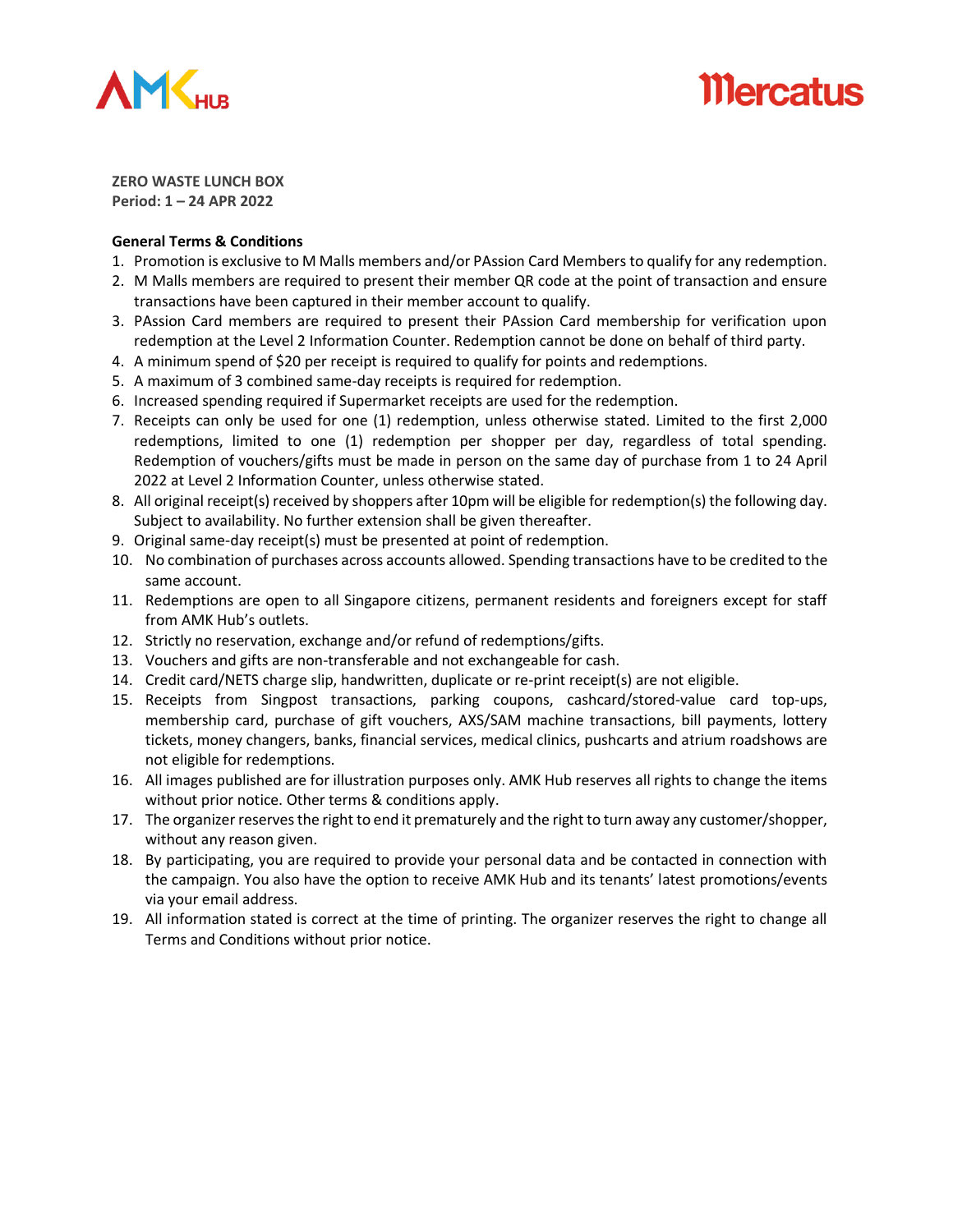

# *Mercatus*

**FREE BREAKFAST SET E-COUPON Period: 1 APR – 30 JUNE 2022**

- 1. Promotion is exclusive to M Malls members. Shoppers must be a member of M Malls to qualify for the redemption.
- 2. Breakfast Set E-Coupon is available for redemption at the Info Counter, Level 2 on a first come first serve basis, while stocks last.
- 3. M Malls members are required to use the exclusive collectible lunch box from AMK Hub to purchase takeaway food at Foodfare (#03-12) in exchange for a BYOC receipt.
- 4. No minimum spend is required.
- 5. BYOC receipts can only be used for one (1) redemption, unless otherwise stated. Limited to the first 1,000 redemptions, limited to one (1) redemption per shopper per period.
- 6. Redemption of Breakfast Set -E-Coupon must be made at Level 2 Information Counter from 1 April to 30 June 2022, unless otherwise stated.
- 7. All original BYOC receipt(s) received by shoppers after 10pm will be eligible for redemption(s) the following day. Subject to availability. No further extension shall be given thereafter.
- 8. Original same-day BYOC receipt from Foodfare must be presented at point of redemption.
- 9. Redemptions are open to all Singapore citizens, permanent residents and foreigners except for staff from AMK Hub's outlets.
- 10. Strictly no reservation, exchange and/or refund of redemptions/gifts.
- 11. E-Coupons are non-transferable and not exchangeable for cash.
- 12. Credit card/NETS charge slip, handwritten, duplicate or re-print receipt(s) are not eligible.
- 13. Receipts from Singpost transactions, parking coupons, cashcard/stored-value card top-ups, membership card, purchase of gift vouchers, AXS/SAM machine transactions, bill payments, lottery tickets, money changers, banks, financial services, medical clinics, pushcarts and atrium roadshows are not eligible for redemptions.
- 14. All images published are for illustration purposes only. AMK Hub reserves all rights to change the items without prior notice. Other terms & conditions apply.
- 15. The organizer reserves the right to end it prematurely and the right to turn away any customer/shopper, without any reason given.
- 16. By participating, you are required to provide your personal data and be contacted in connection with the campaign. You also have the option to receive AMK Hub and its tenants' latest promotions/events via your email address.
- 17. All information stated is correct at the time of printing. The organizer reserves the right to change all Terms and Conditions without prior notice.